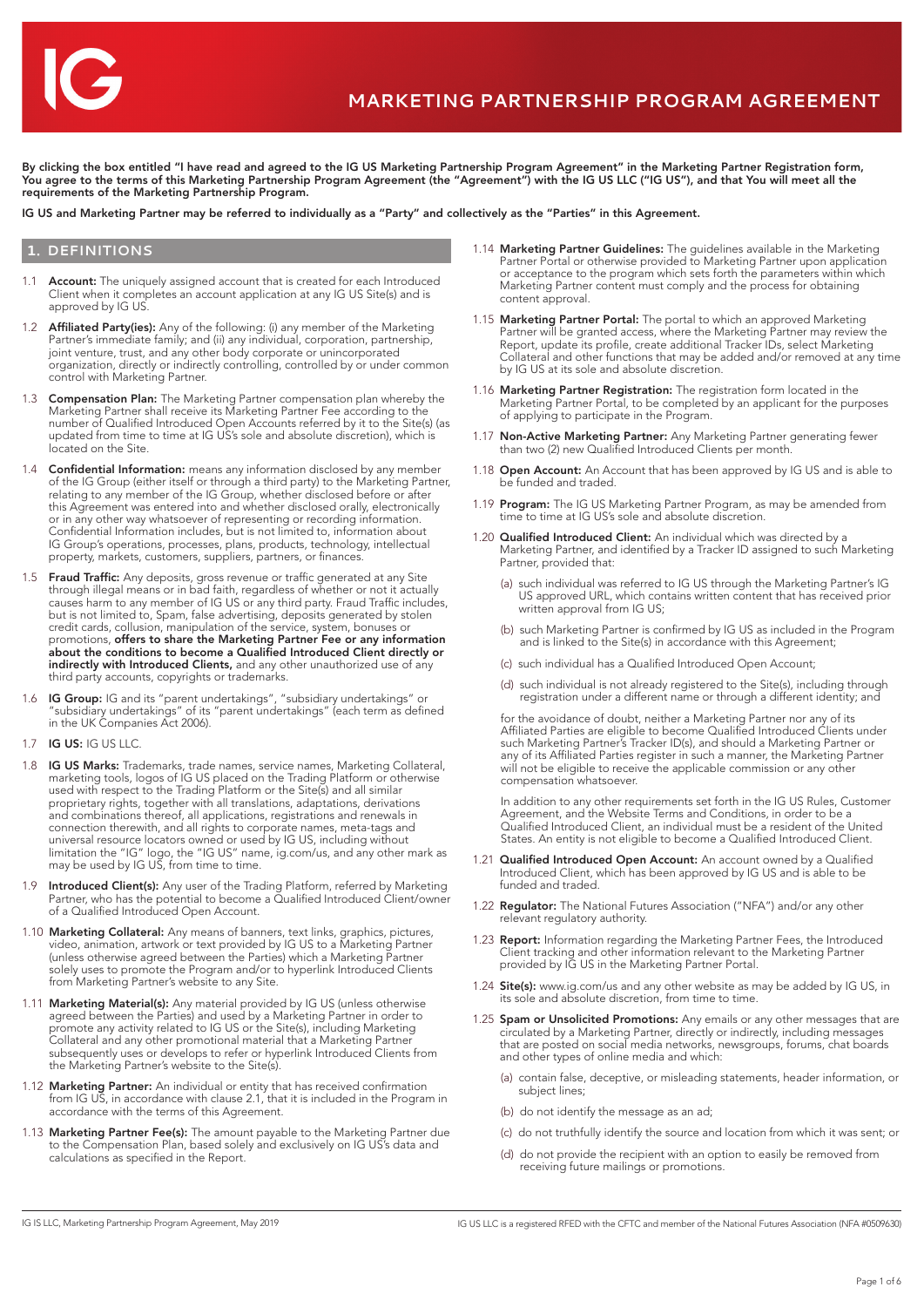## **1. DEFINITIONS (CONTINUED)**

- 1.26 Tracker(s) ID: The unique identification code, which is related to the Tracking URL that IG US provides exclusively to the Marketing Partner, through which IG US tracks and calculates the Marketing Partner Fee.
- 1.27 Tracking URL: A unique hyperlink to the Site(s) enabling a Marketing Partner to refer potential Introduced Clients to the Site(s), and which enables IG US to identify the Marketing Partner that has referred such specific Introduced Client for the purpose of calculating the Marketing Partner Fee.
- 1.28 Trademarks: All trademarks (registered and unregistered), service marks and logos displayed on the Site(s).
- 1.29 Trading Platform: The technology dedicated for online trading, allowing participants to trade online either for practice or for real money, and including IG US's billing, support, retention and promotion services and activities.
- 1.30 In this Agreement:
	- (a) Clause and paragraph headings shall not affect the interpretation of this Agreement.
	- (b) A person includes a natural person, corporate or unincorporated body (whether or not having separate legal personality).
	- (c) Unless the context otherwise requires:
		- (i) words in the singular shall include the plural and in the plural shall include the singular;
		- (ii) a reference to one gender shall include a reference to the other genders;
- (iii) a reference to a statute or statutory provision is a reference to it as amended, extended or re-enacted from time to time;
	- (iv) a reference to writing or written includes email; and
	- (v) any phrase followed by the terms including, include, in particular, for example or any similar expression shall be construed as illustrative and shall not limit the sense of the words, description, definition, phrase or term preceding those terms.

## **2. MARKETING PARTNER PROGRAM**

#### 2.1 Participation:

- (a) In order to participate in the Program an applicant must complete and submit a Marketing Partner Registration form, as well as all other documentation required by this IG US Agreement to participate in the Program, or other information as requested by IG US.
- (b) On the basis of the applicant's completed Marketing Partner Registration form, IG US may, at its sole and absolute discretion, either accept or reject the applicant to join the Program.
- (c) In the event that IG US approves the applicant, IG US shall inform such applicant that it is accepted to be included in the Program and provide it with a Tracker ID linked to the Site(s) pursuant to which, subject to the terms and conditions of this Agreement, the applicant shall be a Marketing Partner.

### 2.2 Appointment of Marketing Partner:

- (a) Upon IG US's approval of the applicant as a Marketing Partner, in accordance with clause 2.1, and by the acceptance of the terms and conditions of this Agreement, IG US grants the Marketing Partner a revocable, non-exclusive, non-transferable, non-sub-licensable and worldwide limited right to direct potential Introduced Clients and Qualified Introduced Clients to the Site(s), subject to the terms and conditions of this Agreement.
- (b) The Marketing Partner shall have no claims to fees originated from Introduced Clients or Qualified Introduced Clients not referred solely by the Marketing Partner.
- 2.3 **Compensation Plan:** IG US will compensate Marketing Partner in accordance with the Compensation Plan for Qualified Introduced Open Accounts as that term is defined in clause 1.21 of this Agreement. IG US will have the ability to establish a maximum cap for the number of Qualified Introduced Open Accounts for which it will compensate Marketing Partner on a monthly basis, and may adjust this cap, and/or the Marketing Partner Fee, as it determines appropriate based on a review of the quality of referrals received from the Marketing Partner. Marketing Partner will not receive compensation for any Qualified Introduced Open Accounts referred beyond the maximum cap established by IG US, unless Marketing Partner has requested and received prior written approval by IG US. IG US will only compensate Marketing Partner for Qualified Introduced Open Accounts registered to an individual who is a resident of the United States.
- 2.4 Amendments to Compensation Plan: IG US may change the Marketing Partner 's Compensation Plan, at any time and at its sole and absolute discretion, by sending the Marketing Partner a notice to such effect by email upon at least ten (10) business days' prior notice. In the event Marketing Partner does not agree to such change, it shall notify IG US by return email within five (5) business days of receiving such notice from IG US and the Agreement shall terminate immediately. In the event the Marketing Partner

does not notify IG US by email within five (5) business days from receipt of the notice, it shall be deemed as an approval by the Marketing Partner to such change in the Compensation Plan. For the avoidance of doubt, the Marketing Partner will receive a one-off payment with respect to Introduced Clients identified by a Tracker ID prior to the date of any such change in the Compensation Plan, in accordance with the applicable Compensation Plan at the date such Introduced Clients registered to the Site. Unless otherwise agreed by the Parties in writing, any amendment(s) to the Compensation Plan will not apply retroactively.

- 2.5 Costs and Expenses: The Marketing Partner shall bear all costs and expenses of any nature whatsoever incurred in connection with this Agreement. Under no circumstances shall IG US be liable hereunder for any amounts other than the Marketing Partner Fee.
- 2.6 **Set-off:** IG US will at any time have the right to set off any losses incurred in respect of, or any debit balances in, any accounts in which the Marketing Partner may have an interest against any sums or other assets held by IG US for or to such Marketing Partner's credit on any other account in which the Marketing Partner may have an interest. If any loss or debit balance exceeds all amounts so held, the Marketing Partner must forthwith pay such excess to IG US whether demanded or not. The Marketing Partner also authorizes IG US to set off any losses incurred in respect of, or any debit balances in, any account held by such Marketing Partner with a member of IG US against any credit on the Marketing Partner's account(s) with IG US.

## **3. COMPETITIVE MARKETING RESTRICTIONS**

- 3.1 The Marketing Partner shall not promote the Site(s) in any manner which results in the Marketing Partner competing with a member of the IG Group in relation to the promotion of Site(s), such as by cost per impression advertising, unless otherwise approved by IG or a member of the IG Group in writing.
- 3.2 The Marketing Partner shall not use any Confidential Information to market or promote any entity, individual, or website other than IG US.
- 3.3 In the event that a Marketing Partner is in breach of the provisions of this clause 3, IG US shall have the right, in addition to any other right or remedy available to it under this Agreement or applicable law, to render the Tracking URLs assigned to such Marketing Partner inoperative, and immediately block the Marketing Partner's access to the Program, with no compensation to such Marketing Partner. The Marketing Partner hereby irrevocably waives its rights to, and shall indemnify IG US and any member of the IG Group for, any claim or demand made against IG US or any member of the IG Group, their directors, officers, shareholders, employees or against the Site(s) in respect of such action taken by IG US.

## **4. TRACKING / PAYMENT**

- 4.1 Marketing Partner Fee: Subject to provisions in this clause 4, the Marketing Partner Fee shall be calculated as follows:
	- (a) Compensation Plan: The Marketing Partner Fee for each Qualified Introduced Open Account referred by a Marketing Partner to any Site shall be specified in the Marketing Partner Portal, as updated from time to time in IG US's sole and absolute discretion.
- 4.2 Tracking and Payment: IG US shall track Introduced Clients' activity for the purpose of calculating the Marketing Partner Fee and such information shall be available to the Marketing Partner in the Marketing Partner Portal. Unless otherwise agreed between the parties, the Marketing Partner Fee shall be paid on a monthly basis in arrears in accordance with the information set forth in the Report.
- 4.3 Time of Payment: Unless otherwise agreed between the Parties, the Marketing Partner Fee will be payable within thirty (30) calendar days after the end of each calendar month.
- 4.4 **Method of Payment:** Marketing Partner Fees paid by IG US shall be paid in US Dollars, in accordance with IG US's policy and subject to applicable laws. Unless otherwise agreed between the Parties, payment will be made via ACH to a bank account in the name of the Marketing Partner. Charges for wires or courier charges for checks will be covered by the Marketing Partner and deducted from the Marketing Partner Fee.
- 4.5 Compensation for Qualified Introduced Open Accounts Only: In addition to any other terms and conditions set forth anywhere in this Agreement or under any applicable laws, the Marketing Partner shall not be entitled to receive any Marketing Partner Fee for any Introduced Client unless and until such Introduced Client has been approved and qualified by IG US as having a Qualified Introduced Open Account. For the avoidance of doubt, IG US reserves the right, in its sole and absolute discretion, to change, modify, add or remove, at any time, any criteria applying to any of the Compensation Plan, including without limitation, setting any baseline, threshold, minimum deposits/ earnings and/or other requirement(s) for qualifying into the Compensation Plan and/or for receiving any Marketing Partner Fee set out in this Agreement.
- 4.6 Introduced Client Verification: The Marketing Partner Fee in relation to new Qualified Introduced Open Account will be payable only following IG US's verification and checks concerning all new Introduced Clients in accordance with the requirements of any applicable law and IG US's internal verification process.

IG IS LLC, Marketing Partnership Program Agreement, May 2019 **IG US LLC is a registered RFED with the CFTC** and member of the National Futures Association (NFA #0509630)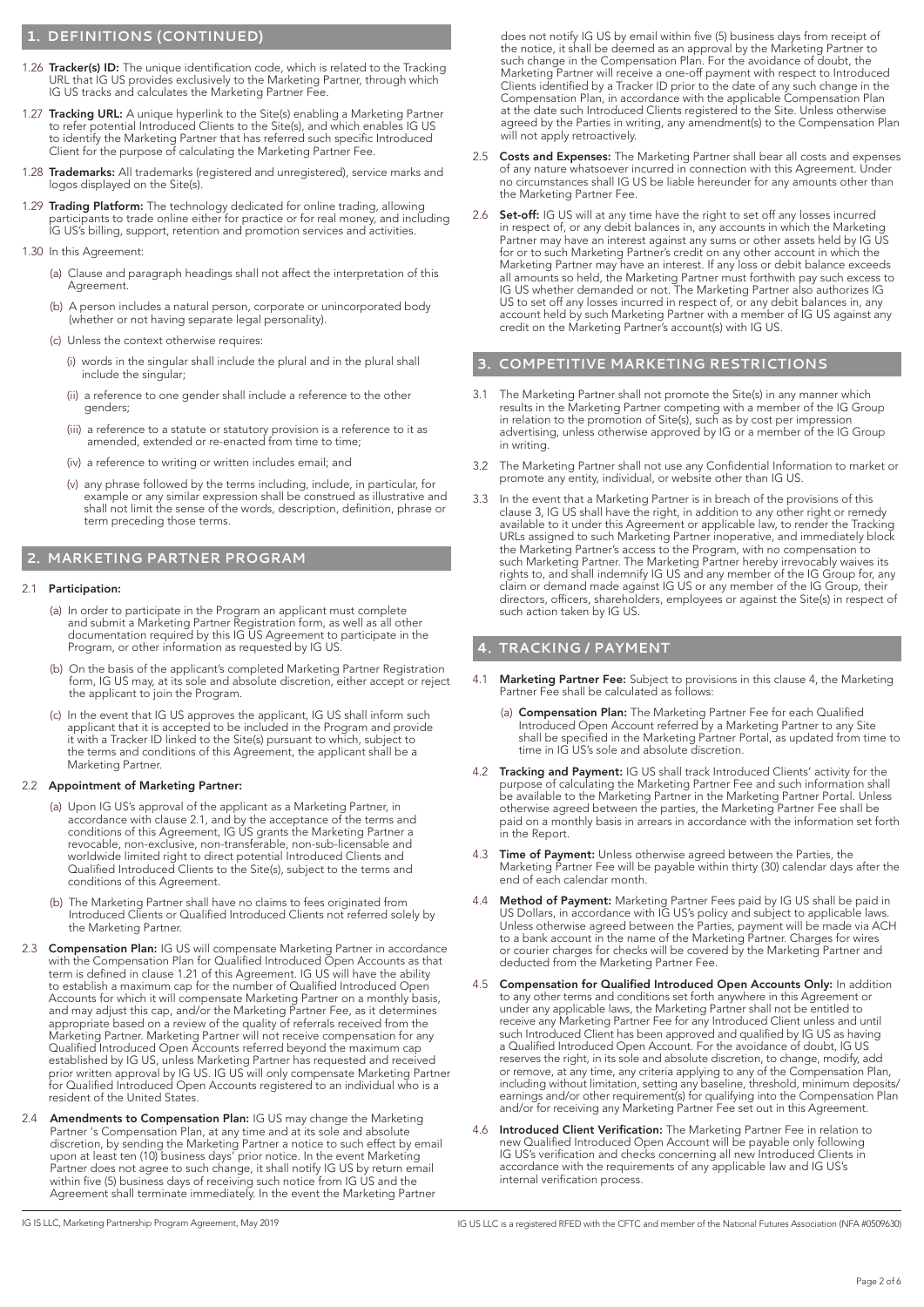# **4. TRACKING / PAYMENT (CONTINUED)**

- 4.7 Entitlement to Marketing Partner Fees: Notwithstanding any other provision in this Agreement, the Marketing Partner shall no longer be entitled to receive the Marketing Partner Fee for any Introduced Client carrying the Marketing Partner's Tracker ID following six (6) months from the date such Introduced Client registered to any Site.
- 4.8 Non-Active Account: Notwithstanding any other provision in this Agreement, a Non-Active Marketing Partner is subject to termination from the Program in IG US's sole discretion without further notice.
- 4.9 Holdover for Non-Compliance: Notwithstanding any other provision in this Agreement, IG US may, in its sole and reasonable discretion, withhold, delay or deny payment of the Marketing Partner Fee in any of the following non-compliance events, provided that it first notify Marketing Partner in writing and provide Marketing Partner the opportunity to correct such noncompliance within 10 business days of the notice and Marketing Partner does not correct the non-compliance:
- (a) IG US has reason to suspect that the Marketing Partner's activity is not in compliance with any applicable laws or regulations, including any regulation(s) promulgated by the United States Federal Trade Commission regarding digital advertising;
	- (b) IG US has reason to suspect that the Marketing Partner's activity is in breach of this Agreement;
- (c) the Marketing Partner has failed to complete any form as may be required by IG US or has entered misleading or incorrect information in a form provided by the Marketing Partner to IG US;
	- (d) the Marketing Partner has failed to provide any document as may be requested by IG US; and/or
	- (e) IG US has been notified by any third party of the alleged infringement of property or rights (e.g. intellectual property rights) by the Marketing Partner or by the Marketing Partner's activity;
- (f) IG US has reason to suspect the Marketing Partner altered or amended in any manner previously approved Marketing Material as defined herein without obtaining approval of the IG US Compliance Department for the changes;
	- (g) IG US has reason to suspect the Introduced Client was referred to IG US via a URL, or as the result of URL content, Marketing Partner links, and/or marketing material which had not received approval from the IG US Compliance Department at the time the Introduced Client was referred.

 The Marketing Partner hereby irrevocably waives its rights to, and shall indemnify IG US for, any claim or demand made against IG US, their directors, officers, shareholders, employees or against any Site in respect of the exercise by IG US of its rights in this clause 4.9.

#### 4.10 Holdover for Fraud Traffic:

- (a) Notwithstanding any other provision in this Agreement, in the event that any activity in the Marketing Partner's account, or in any account which appears to be controlled or managed by the Marketing Partner, is deemed suspicious by IG US in its sole determination, IG US may, in its sole and absolute discretion, delay payment of the Marketing Partner Fee to the Marketing Partner for up to one hundred and eighty (180) days in order to verify the relevant transactions.
- (b) In the event that IG US determines that an activity constitutes Fraud Traffic, IG US shall recalculate or withhold the Marketing Partner Fee to exclude fees associated with such Fraud Traffic, and will notify Marketing Partner of such Fraud Traffic in writing.
- (c) Notwithstanding clause 4.9 above and for the avoidance of doubt, in any event that IG US determines that Marketing Partner is involved, whether directly or indirectly, in any fraudulent, deceptive, manipulative or otherwise illegal activity connected to IG US, including without limitation to the Site, Account(s), Qualified Introduced Client(s). IG US shall have the right, in addition to any other right or remedy available to it under this Agreement or applicable law, to render the Tracking URLs assigned to such Marketing Partner inoperative, and immediately block Marketing Partner's access to the Program, with no compensation to Marketing Partner.

 The Marketing Partner hereby irrevocably waives its rights to, and shall indemnify IG US and any member of the IG Group for, any claim or demand made against IG US or any member of the IG Group, their directors, officers, shareholders, employees or against any Site in respect of the exercise by IG US of its rights in this clause 4.10.

4.11 Introduced Client Tracking: The Marketing Partner represents that it is aware and agrees that each Introduced Client, upon signing up, must link through a Tracking URL provided to it by the Marketing Partner to enable such Marketing Partner to receive the Marketing Partner Fee in relation to such potential Introduced Client(s). In no event shall IG US or any member of the IG Group be liable, and Marketing Partner specifically waives any claim or demand in relation to any fees associated with any Tracking URL that has not been validly received by IG US by the end of the calendar month in which that fee arose or for failure of the Marketing Partner or any Introduced Client to use the relevant Marketing Partner's Tracking URL.

- 4.12 Payment Disputes: If the Marketing Partner disagrees with the Reports or amount payable, the Marketing Partner should immediately send IG a written notice of its dispute. Dispute notices must be received by IG within thirty (30) calendar days of the end of each calendar month for which payment is made, or Marketing Partner's right to dispute such Report or payment will be deemed waived and Marketing Partner shall have no claims in such regard.
- 4.13 Tax: Each Party shall be responsible for its own tax liabilities in its respective territory, including any company or corporate tax, national taxes, federal or state.

## **5. ADDITIONAL TERMS OF PARTICIPATION IN THE PROGRAM**

5.1 Provision of Information and On-Boarding Documentation: The Marketing Partner shall, to the best of its knowledge, provide true, accurate and complete information to IG US as may be requested by IG US from time to time. The Marketing Partner hereby consents that IG US may disclose certain information about the Marketing Partner, including the Marketing Partner's Fee and performance statistics: (i) where it is required to by law; (ii) to any member of the IG Group or any of their partners; (iii) to its Regulator or other relevant regulatory authorities upon their reasonable request; (iv) to such third parties as IG US deems reasonably necessary in order to prevent crime; and (v) to such third parties as IG US sees fit to assist in enforcing its legal or contractual rights against the Marketing Partner, including but not limited to, debt collection agencies and legal advisors. The Marketing Partner further acknowledges that it is aware that prior to receiving any Marketing Partner Fee, the Marketing Partner must provide IG US with all information as may be requested by IG US, including but not limited to any information required pursuant to its Regulatory or any relevant regulatory authority. Such information may include, but is not limited to, the following:

#### (a) For an Individual:

- (i) copy of a valid photographic identification card;
- (ii) full name;
- (iii) any national identity number, tax identification number, or social security number;
- (iv) W-8 BEN or W-9;
- (v) date of birth;
- (vi) nationality;
- (vii) address of residence;
- (viii) contact information (telephone, email, etc.);
- (ix) location and nature of marketing activities;
- (x) copy of a recent bank statement (not older than 3 months from the date of the Marketing Partner Registration form) showing the name and address of such individual; and
- (xi) bank details for commission remittances, including: name on bank account, bank account number and sort code or IBAN, Bank name and address.

### (b) For a company:

- (i) registered name;
- (ii) company identification number or tax identification number;
- (iii) W-8 BEN or W-9;
- (iv) country of registration;
- (v) registered office address in the country of registration;
- (vi) certificate of incorporation/organization and articles of corporation/ organization;
- (vii) certificate of good standing;
- (viii) operating agreement or bylaws;
- (ix) business address if different from registered office address:
- (x) regulatory/licensing registration number, if applicable;
- (xi) names of directors/partners;
- (xii) copy of a valid photo identification card of the main executive director and/ or partner including name, address and date of birth;
- (xiii) copy of a valid photo identification card and details of beneficial owner(s) of 5% or more of the share capital of the company, including name, address and date of birth; and
- (xiv) bank details for commission remittances, including: name on bank account, bank account number and sort code or IBAN, bank name and address.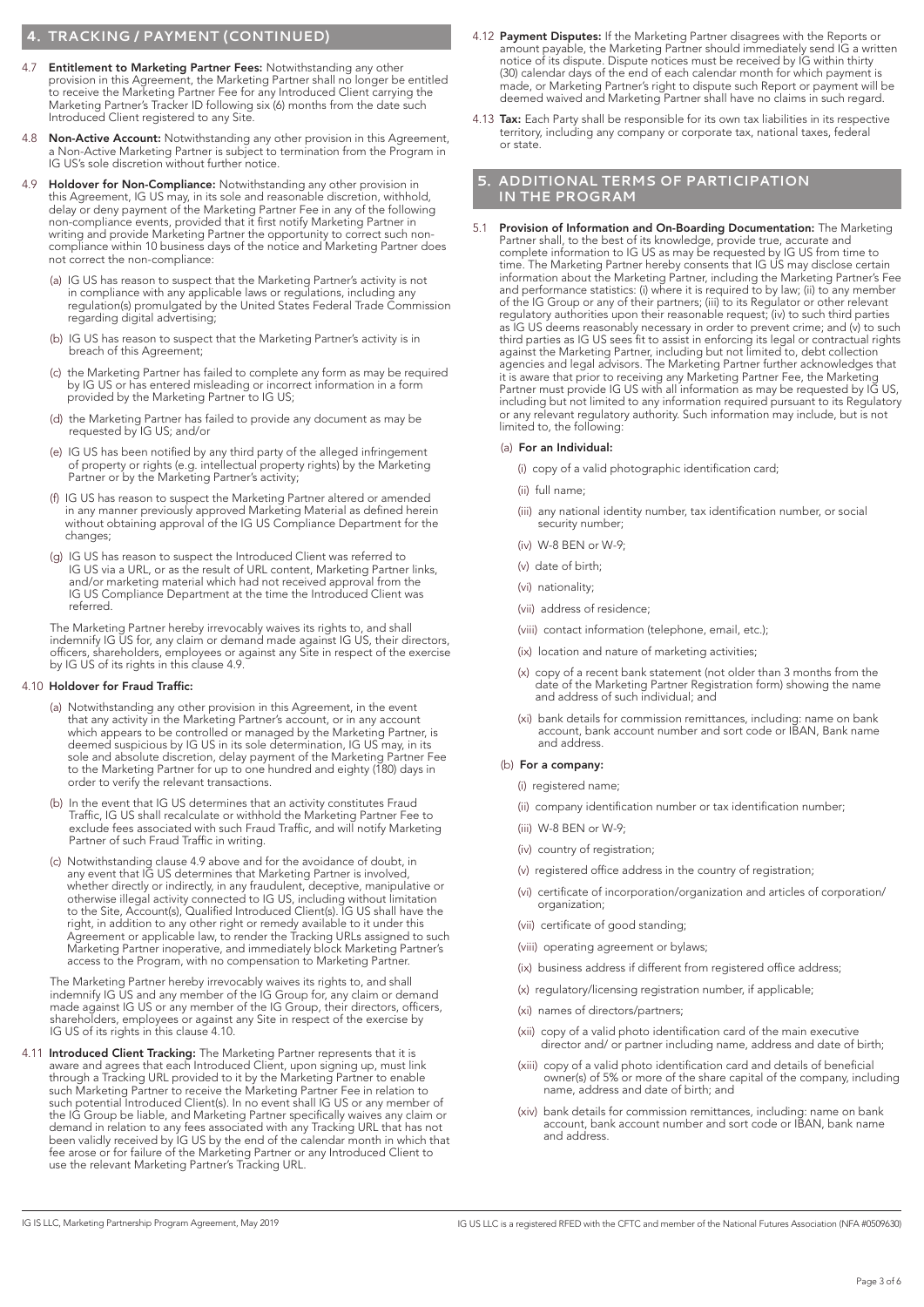### **5. ADDITIONAL TERMS OF PARTICIPATION IN THE PROGRAM (CONTINUED)**

#### 5.2 Warranties:

Each Marketing Partner hereby warrants the following:

- (a) it will, at all times, has the requisite capacity and authority to enter into this Agreement;
- (b) it does not require authorization to provide the services, or, if it does, it already has the requisite authorization and that it will promptly notify IG US in writing if there is any change in such authorization;
- (c) it will not issue any advertisement or distribute any promotional material, whether on the internet or otherwise, about IG US (except for the Marketing Materials) without IG US's express prior written consent;
- (d) it will not do, or neglect to do, anything which as a result of its action or omission, leads to a detrimental outcome for IG US.

### 5.3 Marketing Materials:

- (a) The Marketing Partner's Marketing Materials shall comply with the Marketing Partner Guidelines and the restrictions set forth in clause 5.5 below. The Marketing Partner shall not market any Marketing Materials via email, search engine marketing, display advertising, cost per impression advertising, or social media without the prior written consent of IG US.
- (b) Prior to the Marketing Partner's amendment of any Marketing Materials, the Marketing Partner shall submit a sample to IG US for its review and approval. The amended Marketing Material may be used by the Marketing Partner only upon receiving the explicit written approval by IG US, which may be granted or denied or require amendments to the Marketing Materials, in IG US's sole and absolute discretion. In the event such approval is granted, the Marketing Partner agrees and hereby assigns and transfers to IG US, its successors, assignees, and/ or nominees, all of Marketing Partner's right, title and interest to any Marketing Materials created and made by (or on behalf of) the Marketing Partner. In order to comply with the applicable laws, requirements, and regulations of its Regulator or any relevant regulatory authority, IG US may require Marketing Partner to disclose any URLs which have been used in respect of any Marketing Materials.
	- (c) In the event that the Marketing Partner makes use of any Marketing Material not approved by IG US, IG US shall have the right, in addition to any other right or remedy available to it under this Agreement or any applicable law, to render the Tracking URLs assigned to such Marketing Partner inoperative, and immediately block Marketing Partner's access to the Program and deny any Marketing Partner Fee, with no compensation to the Marketing Partner. The Marketing Partner hereby irrevocably waives its rights to, and shall indemnify IG US and any member of the IG Group for, any claim or demand made against IG US and/or any member of the IG Group, their directors, officers, shareholders, employees or against any Site in respect of such action taken by IG US.
- 5.4 **Disclosures:** Marketing Partner must maintain the proper advertiser disclosures as required by the United States Federal Trade Commission. Failure to maintain the proper disclosures will be a material breach of this Agreement.
- 5.5 Restrictions. Marketing Partner may only market to prospective Introduced Clients in the United States and Marketing Materials for IG US may only be displayed in the United States: All Marketing Partner activities must be professional, proper and in full compliance with applicable laws and regulations (including any anti-bribery and anti-corruption laws and regulations and any regulation(s) promulgated by the United States Federal Trade Commission regarding digital advertising); all URLs, URL content, Marketing Partner links, and marketing material must receive prior approval from the IG US Compliance Department; and the Marketing Partner will be solely responsible for the content and manner of its activities. A Marketing Partner and its website(s), may not be engaged, directly or indirectly, in conduct that IG US, in its sole and absolute discretion, deems to be illegal, improper, unfair or otherwise adverse to the operation or reputation of IG US, any member of the IG Group, or any Site, or detrimental to other users of the Site(s), including without limitation, directly or indirectly:
	- (a) operating an illegal business, site or subscription email list;
	- (b) engaging in any illegal activity of any type, including but not limited to displaying illegal content on the Marketing Partner's website or in the Marketing Partner's subscription emails or offering any illegal good or service through the Marketing Partner's website or subscription emails;
- (c) operating a website that contains or promotes content that is libellous, defamatory, obscene, abusive, violent, bigoted, hate-oriented, illegal, pornographic, related to gambling or link to a website that contains or promotes such content;
	- (d) engaging in indiscriminate or unsolicited commercial advertising emails;
	- (e) utilizing any downloadable software, toolbars, pay-per-click search engine marketing, display advertising, or cost per impression advertising on any browser in connection with this Program without the express written consent of IG US;
- (f) matching for protected keywords;
- (g) placing links to any of the Site(s) in Spam or Unsolicited Promotions, banner networks, counters, guest books, IRC channels or through similar internet resources;
- (h) causing or enabling any transactions to be made that are not in good faith, including among others by means of any device, program, robot, hidden frames and redirects, and "bogus" traffic (in each case without derogating from other remedies IG US or any member of the IG Group may have in law, equity or otherwise);
- (i) establishing or causing to be established, without the prior written consent of IG US, any promotion that provides any rewards, points or compensation for and any other activity that IG US deems at its sole and absolute discretion to be of similar nature, or that allows third parties to place links to the Site(s);
- (j) utilizing ig.com/us or any variation of IG US or IG US LLC, including any misspelling, modification, or derivative of ig.com/us, IG US, IG US LLC, or any other Trademark;
- (k) diluting, blurring or tarnishing the value of the Trademarks;
- (l) utilizing any third party's intellectual property (including, but not limited to, trademarks) without authorization; or
- (m) offering any Introduced Client, whether directly or indirectly, any kind of arrangement for payment or portion of the Marketing Partner Fee, or any other incentive which may be considered to be a "fee sharing arrangement", "rebate", or "soft dollar" compensation between Marketing Partner and Introduced Client.

 IG US shall have the right, in addition to any other right or remedy available to it under this Agreement or applicable law, to render the Tracking URLs assigned to such Marketing Partner violating the restrictions in this clause 5.4 inoperative, and immediately block the Marketing Partner's access to the Program, with no compensation to such Marketing Partner. The Marketing Partner hereby irrevocably waives its rights to, and shall indemnify IG US and any member of the IG Group for, any claim or demand made against IG US or any member of the IG Group, their directors, officers, shareholders, employees or against the Site(s) in respect of such action taken by IG US.

#### 5.6 Age:

- (a) In order to participate in the Program, the Marketing Partner must be aged 18 years or older.
- (b) The Marketing Partner may not actively target marketing to any persons who are under the age of 18 years old, or (provided it is older than 18 years old) under the age of majority in the territory in which the Marketing Partner is operating.
- 5.7 Forbidden Countries: The Marketing Partner may only geo-target marketing to residents of the United States.

### **6. LINKS / TRADEMARKS AND LOGOS / DATA OWNERSHIP**

- 6.1 Subject to the terms of this Agreement, IG US grants to the Marketing Partner, a revocable, non-exclusive, non-transferable, non-assignable, non-sublicensable, worldwide limited license to display on such Marketing Partner's website the Marketing Material provided by IG US to the Marketing Partner for the sole purpose of providing a link from such Marketing Partner's website, which website has been confirmed by IG US as included in the Program, to the homepage of the Site(s) (but no other page) via the Tracking URL(s) provided by IG US. Unless otherwise approved in advance in writing by IG US, the Marketing Partner may not promote, whether directly or indirectly, any of the IG US Marks, and in any event, may not modify or change of the IG US Marks in any way. No framing of any webpage of any of the Site(s) is permitted.
- 6.2 The Marketing Partner, and anyone on the Marketing Partner's behalf, shall not assert the invalidity, unenforceability, or contest the ownership of any of the IG US Marks in any action or proceeding of whatever kind or nature, and shall not take any action that may prejudice IG US's rights in any IG US Marks, render the same generic, or otherwise weaken their validity or diminish their associated goodwill.
- 6.3 The Marketing Partner shall not use any IG US Marks (or any variation or combination thereof) in the Marketing Partner's domain names.
- 6.4 Except as explicitly permitted herein, nothing in this Agreement or on any of the Site(s), should be construed as granting, by implication, estoppel or otherwise, any licence or right to use any IG US Marks.
- 6.5 IG US shall not use any of the Marketing Partner's trademarks without the Marketing Partner's prior written consent.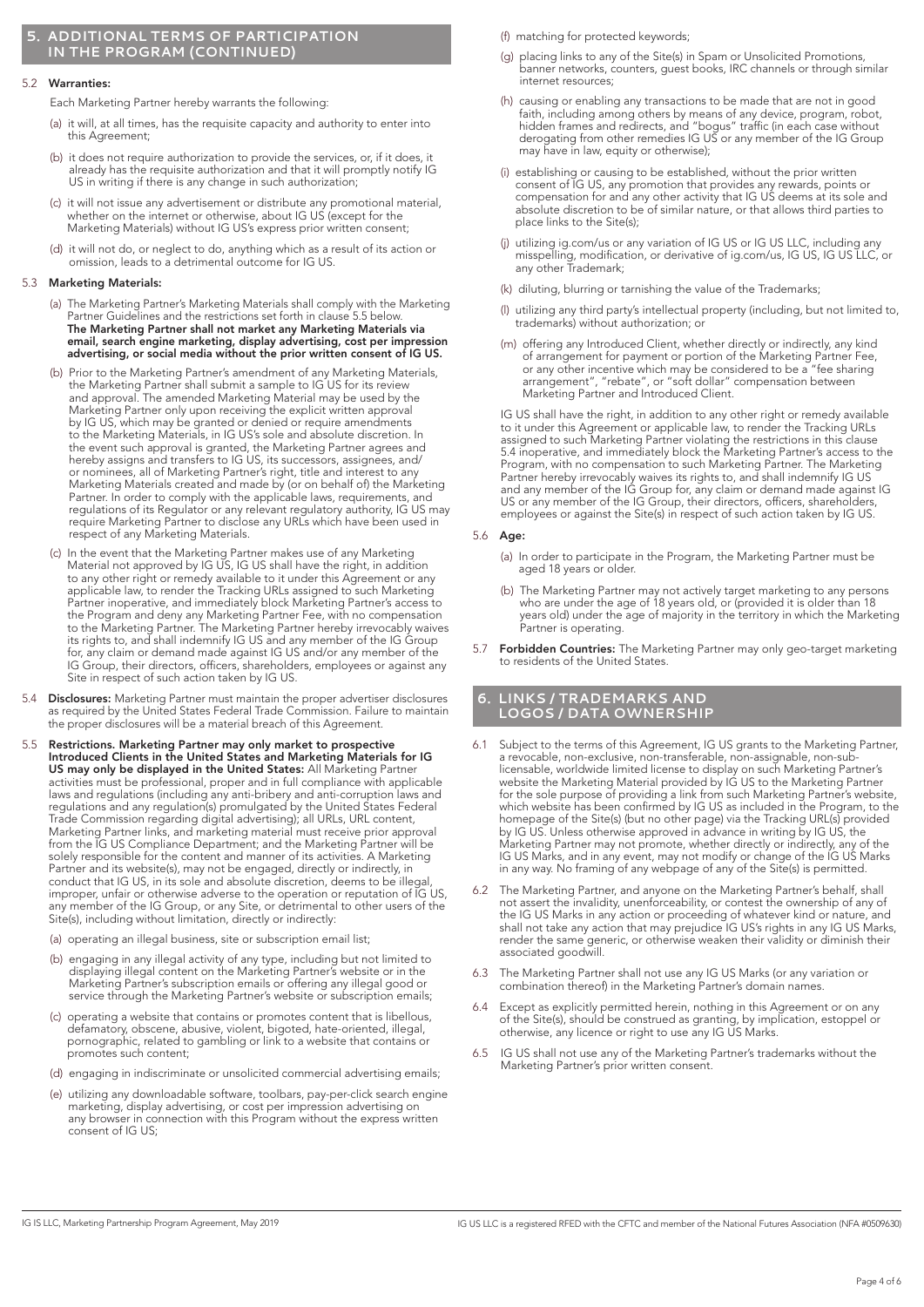### **6. LINKS / TRADEMARKS AND LOGOS / DATA OWNERSHIP (CONTINUED)**

6.6 All Introduced Clients shall be considered as clients of IG US only. IG US shall be the sole and exclusive owner of the database of names and contact information and any other data of all Introduced Clients, including Introduced Clients identified by a Tracker ID. The Marketing Partner may not contact an Introduced Client without receiving IG US's prior written approval for such contact. If in IG US's opinion the Marketing Partner either tries to, or does, make contact with an Introduced Client without IG US's prior written approval, IG US shall be entitled to immediately terminate this Agreement and to withhold all commissions owed to Marketing Partner at such time. Further, in the event that the Marketing Partner was provided by IG US with written approval to contact or correspond with an Introduced Client, and thereafter IG US deems that such contact or correspondence is against the interests of IG US or any member of the IG Group, IG US shall have the right to revoke the approval previously granted, to terminate this Agreement and to withhold all commissions owing to Marketing Partner at such time. The Marketing Partner agrees that IG US may access information from or about visitors to Marketing Partner's website that come to the Site(s), and may use such information for the purpose of the Program.

# **7. LIMITATION OF LIABILITY**

- In no event shall IG US or any member of the IG Group, their officers, directors, shareholders, employees, service providers or suppliers be liable for lost profits or data, or any special, incidental or consequential damages arising out of or in connection with the Site(s), IG US's services, the Trading Platform, or this Agreement (however arising, including negligence), and including, without limitation, as a result of any failure or malfunction of any software, hardware, communication technology or other system. IG US's or any member of the IG Group's liability, their officers, directors, shareholders, employees, service providers and suppliers to the Marketing Partner or any third party(ies) in any circumstance is limited to the greater of:
	- (a) the aggregate of the fees paid by IG US to Marketing Partner in the twelve months prior to the act or omission giving rise to liability; or
	- (b) US \$2,000

# **8. NO WARRANTIES; INDEMNIFICATION**

- To the fullest extent permitted under applicable law, notwithstanding anything to the contrary, IG US disclaims all warranties, express or implied, including but not limited to all implied warranties of non-infringement, merchantability and fitness for a particular purpose, with respect to the Program, the Site(s), links in the Site(s), or the Site(s) being accessible or free of errors, viruses or security threats.
- 8.2 The Marketing Partner agrees to indemnify, defend and hold harmless IG US and any member of the IG Group, their directors, officers, shareholders, employees, service providers and suppliers from and against any and all liability, claims, costs, expenses, injuries and losses, including reasonable legal fees and costs, arising directly or indirectly in connection with Marketing Partner's breach of any terms of this Agreement, operations or website or out of any disputes between Marketing Partner and any other party relating to this Agreement, the Site(s), the Marketing Partner's activity or to services provided by IG US or any member of the IG Group. IG US may deduct such amounts to indemnify IG US, any member of the IG Group, its directors, officers, shareholders, employees, service providers and suppliers for any claims, arising or resulting from or relating, the matters brought forth in this clause 8.2 from any outstanding Marketing Partner Fee due to the Marketing Partner and held by IG US and/or any other funds whatsoever due to the Marketing Partner and held by IG US.

# **9. INDEPENDENT INVESTIGATION**

The Marketing Partner acknowledges that the Marketing Partner has read this Agreement and agrees to all its terms and conditions. The Marketing Partner understands that IG US may at any time (directly or indirectly) solicit customer referrals on terms that may differ from those contained in this Agreement or operate or contract with websites that are similar to or compete with the Marketing Partner's website. The Marketing Partner has independently evaluated the desirability of participating in the Program and is not relying on any representation, guarantee, or statement other than as set forth in this Agreement.

### **10. TERMINATION**

- 10.1 This Agreement will take effect when the Marketing Partner indicates its acceptance of this Agreement on the Marketing Partner Registration form and shall continue until terminated in accordance with the terms of this Agreement.
- 10.2 IG US may terminate this Agreement at any time, with or without cause, by giving the Marketing Partner seven (7) days' written notice by email (or, in the event that IG US terminates this Agreement with all of its Marketing Partners, by posting a notice on the Site(s)), except that if the Marketing Partner

violates any of the terms of this Agreement, in which case, IG US may, in its sole and absolute discretion, terminate this Agreement with immediate effect. The Marketing Partner may terminate this Agreement at any time, with or without cause, by giving IG US seven (7) days' written notice by email.

- 10.3 This Agreement will terminate immediately and without notice if:
	- (a) the other Party makes an arrangement with its creditors, cannot pay its debts when they fall due, is declared insolvent or bankrupt or has an administrator or receiver appointed;
- (b) a petition is filed, a notice is given, a resolution is passed or an order is made for or in connection with the winding up of the other Party;
	- (c) an application is made to court, or an order is made, for the appointment of an administrator or if a notice of intention to appoint an administrator is given or if an administrator is appointed over the other Party;
	- (d) a person becomes entitled to appoint a receiver over the assets of the other party or a receiver is appointed over the assets of the other Party;
	- (e) the other Party suspends or ceases, or threatens to suspend or cease, to carry on all or a substantial part of its business;
	- (f) Marketing Partner fails to comply with any applicable law or regulation, or breaches any provision of this Agreement IG US deems to be material.
- 10.4 Upon termination of this Agreement, the Marketing Partner shall no longer be entitled to receive any Marketing Partner Fee with respect to any new Introduced Clients, but for the avoidance of doubt, IG US shall pay in full for all previously (i.e., during the Term) Qualified Introduced Clients who have a Qualified Introduced Open Account before the end of the term.
- 10.5 Upon termination of this Agreement for any reason, the Marketing Partner will cease use of, and remove from Marketing Partner's website, all IG US Marks, Marketing Collateral to the Site(s) within seven (7) days from the notice of termination. Any domain which contains any of IG US's Marks shall be immediately returned or transferred to IG US, at the Marketing Partner's cost, upon termination of this Agreement with Marketing Partner for whatsoever reason. IG US may withhold any amounts owed to Marketing Partner until all IG US Marks, Marketing Collateral are removed from Marketing Partner's website, and/or any domain which contains any of IG US's Marks is returned or transferred to IG US. IG US reserves the right to take legal action against Marketing Partner, and pursue any and all legal and equitable remedies available to it for the unauthorized use of the IG US Marks.
- 10.6 Clauses 1, 5, 6, 7, 8, 10, 11 and 12 of this Agreement shall survive termination, and the enforceability of the terms and conditions of this Agreement as they related to acts and omissions during the period before such termination, shall survive termination.

## **11. PRIVACY**

11.1 The Marketing Partner acknowledges that by participating in the Program, the Marketing Partner will be providing IG US with personal information, which IG US may share with its third-party service provider(s) for identification verification purposes, or other authentications or validations IG US deems necessary or appropriate. Marketing Partner acknowledges and consents to IG US processing all such information for the purposes of performing this Agreement and administering the relationship between the Marketing Partner and IG US. The Marketing Partner consents to IG US's processing and disclosing such information in accordance with IG US's privacy policy as published on the IG US website(s), and updated from time to time.

# **12. MISCELLANEOUS**

- 12.1 IG US and the Marketing Partner are independent contractors, and nothing in this Agreement creates any partnership, joint venture or agency relationship between them, grants to the Marketing Partner authority to make any representation on IG US's behalf, or make public any information regarding IG US, or prohibits IG US from operating websites that are similar to or compete with the Marketing Partner's website.
- 12.2 The Marketing Partner declares that by accepting this Agreement it consents to IG US sending, and it receiving, by means of telephone, SMS or email, communications containing newsletters, notifications and any other content of a commercial nature relating to the Site(s) and related services. The Marketing Partner acknowledges that IG US does not have to obtain the Marketing Partner's prior consent (whether written or oral) before sending such communications to the Marketing Partner, provided that IG US shall immediately cease to send any such further communications should the Marketing Partner notify IG US in writing that the Marketing Partner no longer wishes to receive such content.
- 12.3 This Agreement comprises the entire agreement between the Marketing Partner and IG US, supersedes all prior oral and written agreements pertaining to this Agreement's subject matter, and applies in addition to any other term or condition of the Site(s) (such as IG US's privacy policy), unless expressly provided otherwise in this Agreement, or agreed between the Parties in writing.